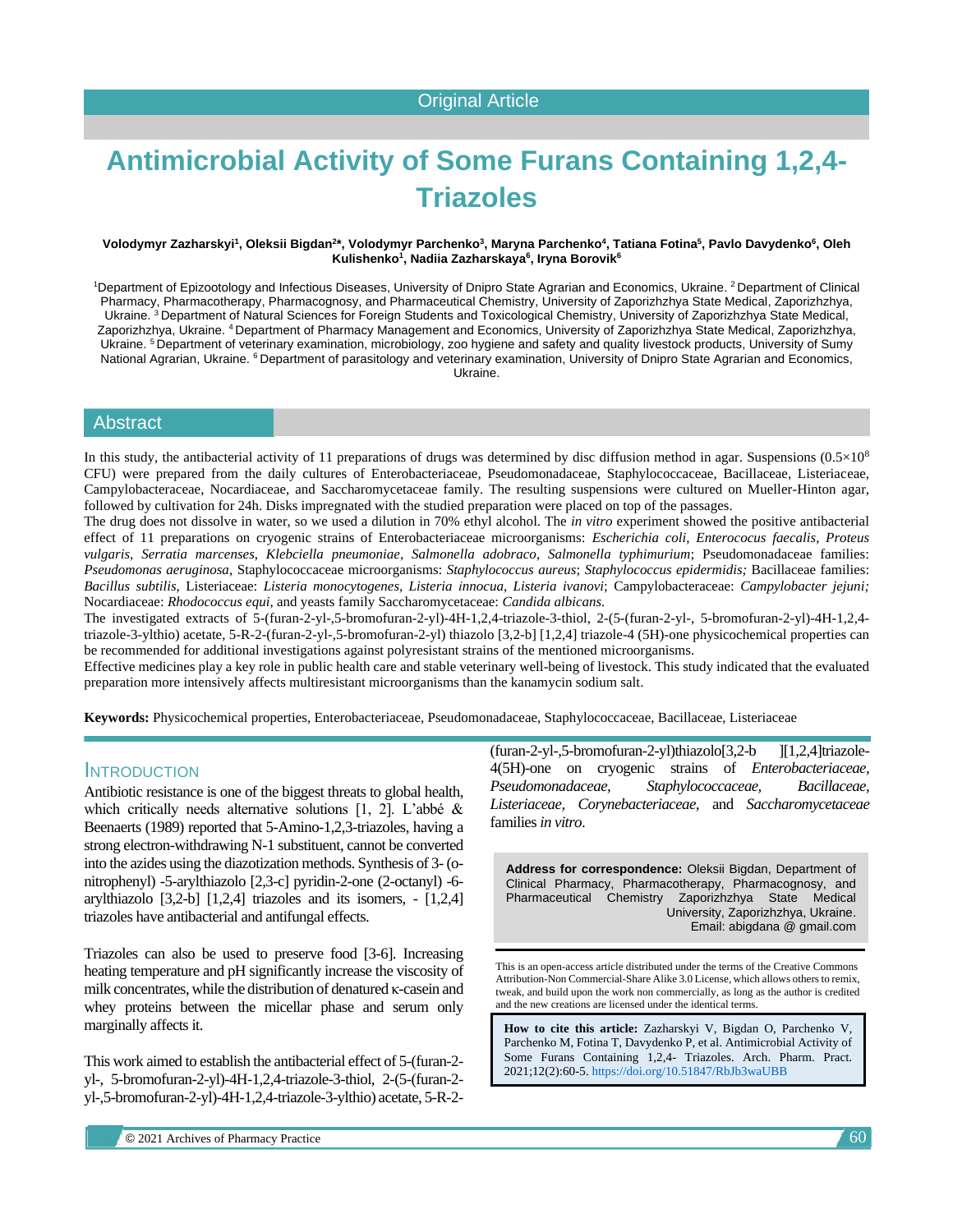### MATERIALS AND METHODS

Extracts were filtered through glass funnels using sterile multi-layer gauze filters (fifty 6-mm sterile discs of filter paper) into sterile glass vials for ten days. The discs were dried in a sterile laminar box (BMB-II Laminar-C 1,2 Cytos) under UV rays for 30 minutes before being placed on the agar with the related culture.

Antibacterial effect of the 11 study preparation (Group I 2-(5- (5-bromofuran-2-yl)-4H-1,2,4-triazole-3-ilto)acetate; II-4 hydroxyphenyl; III - 3-fluorophenyl; IV-3,4dimethoxyphenyl; V-3,5-dimethoxyphenyl; VI-4 fluorophenyl; VII-4-nitrophenyl; VIII-2-carboxyphenyl; IX-4-hydroxyphenyl; X -3,4-dimethoxyphenyl and XI groups 3,5-dimethoxyphenyl) was determined by agar disc diffusion method. A 0.5-Mac Farland suspension was prepared from a fresh culture of the reference cryogenic strains of 17 bacteria. The obtained suspension was subcultured on MHA (Himedia), followed by cultivation in a TCO-80/1 thermostat at 37 °C for 24 and 48 hours. Discs soaked in suitable extracts were put on top of the subcultures. Discs with 30.0μg Kanamycin – 0-3-Amino-3-deoxy-alpha-D-glucopyranosyl- (1 "6) -0- [6-amino-6-deoxy-alpha-D-glucopyrinazyl- [1" 4)] - 2-deoxy- D-streptamine were considered positive control. Kanamycin is a crystalline white powder, aminoglycoside antibiotic of the first generation, anti-tuberculosis drug of the second row, produced by radiant fungus Streptomyces kanamyceticus or other related microorganisms. Discs with 15.0 µg Amphotericinin (1R,3S,5R,6R,9R, 11R,15S,16R,17R,18S,19E,21E,23E,25E,27E,29E,31E,33R, 35S,36R,37S)-33-[(3-amino-3,6-dideoxy-β-Dmannopyranosyl)oxy]-1,3,5,6,9,11,17,37-octahydroxy-

15,16,18-trimethyl-13-oxo-14,39-dioxabicyclo [33.3.1] nonatriaconta-19,21,23,25,27,29,31-heptaene- 36-carboxylic acid) was also used as the second control against Candida albicans.

After 24-hour incubation, the inhibition zone diameter was measured using TpsDig2 program and a template (Antibiotic Zone Scale-C, model РW297, India). The data in tables are shown in the form of  $x \pm 1.96 \cdot SD$ .



**Figure 1.** 0-3-amino-3-deoxy-alpha-d-glucopyranosyl-(1 "6) - 0- [6-amino-6-deoxy-alpha-d-glucopyrinazyl- [1" 4)] - 2 deoxy- D-streptamine (C18H36N4O11)

### RESULTS AND DISCUSSION

It is known from the literature that the reaction of cyclization and the formation of bicyclic 1,2,4-triazole systems follows exactly the scheme of **Figure 1** [1]. The authors also investigated and proved that the reduction of 5-benzylidene-2- (3-fluorophenyl) thiazolo [3,2-b] -1,2,4-triazol-6- (5H) one in the presence of an excess of sodium borohydride leads to ring opening and formation of 3-aryl-2 - ((3- (3 fluorophenyl) -1,2,4-triazol-5-yl) thio) -prop-2-en-1-ol [1].

**Table 1** shows the antibacterial effect of the extracts of studied preparation on cryogenic strains of Enterobacteriaceae and Pseudomonadaceae families *in vitro*.We determined the moderate sensitivity of *E. coli* 055 K 59 No. 3912/41 to 1.0% of the preparation of the second experimental group, which is 13.3% (1.9 mm) above the control. Other experimental preparation appeared to be resistant to this strain, although the growth retardation zone ranged from 0.1% of the drugs ranging from 0 (group IV) to 11.2 mm (group I) and at 1% from 10.4 (groups V and X) to 11.2 mm (group I).

Analyzing the effectiveness of the experimental preparation on *Enterococcus faecalis* ATCC No. 19433, we found fluctuations in the growth retardation zone of more than 10 mm in all groups, and in groups I, V, VI, VI, and XI, this indicator is slightly below the control by 7.4-8.9%. A similar trend was observed when studying the effect of drugs on Klebsiella pneumoniae K-56 No. 3534/51, Salmonella typhimurium 144, and Salmonella adobraco 1: found moderately sensitive growth inhibition of Klebsiella pneumoniae under the influence of 1% concentration of drugs in groups I, II, VII, VII, and IX (growth retardation range 13.1-14.4 mm), as well as Salmonella typhimurium only in group XI (1.0% of the preparation - the growth retardation zone was 14.2 mm). In addition to experimental groups V and VI, when the dilution of drugs was 0.1% (growth retardation zone on Salmonella typhimurium was from 8 mm to absence) in other groups, this figure was higher than 10 mm and ranged within: for 0.1% concentration of drugs from 10.2mm (group II) to 12.6mm (group III), for  $1\%$  -from 10.4mm (group IV) to  $12.7$ mm (group III). The effect of drugs on Salmonella adobraco in Groups II, VIII, and VIII was significantly lower than the control (17.9%); (16.6 and 17.2%, respectively).

We found a moderately sensitive antibacterial effect on the strain *Pseudomonas aeruginosa* ATCC No. 2853 (F) under the action of 1.0% concentration of drugs in groups III, VI, and XI (growth inhibition zone was 13.4, 12.1, and 12.3 mm, respectively).

| Table 1. The antibacterial effect of studied preparation on cryogenic strains of Enterobacteriaceae and<br>Pseudomonadaceae families microorganisms |             |  |               |  |  |                              |  |  |
|-----------------------------------------------------------------------------------------------------------------------------------------------------|-------------|--|---------------|--|--|------------------------------|--|--|
| Strains                                                                                                                                             | $1 \quad 2$ |  | 3 4 5 6 7 8 9 |  |  | 10 11 Reference <sup>®</sup> |  |  |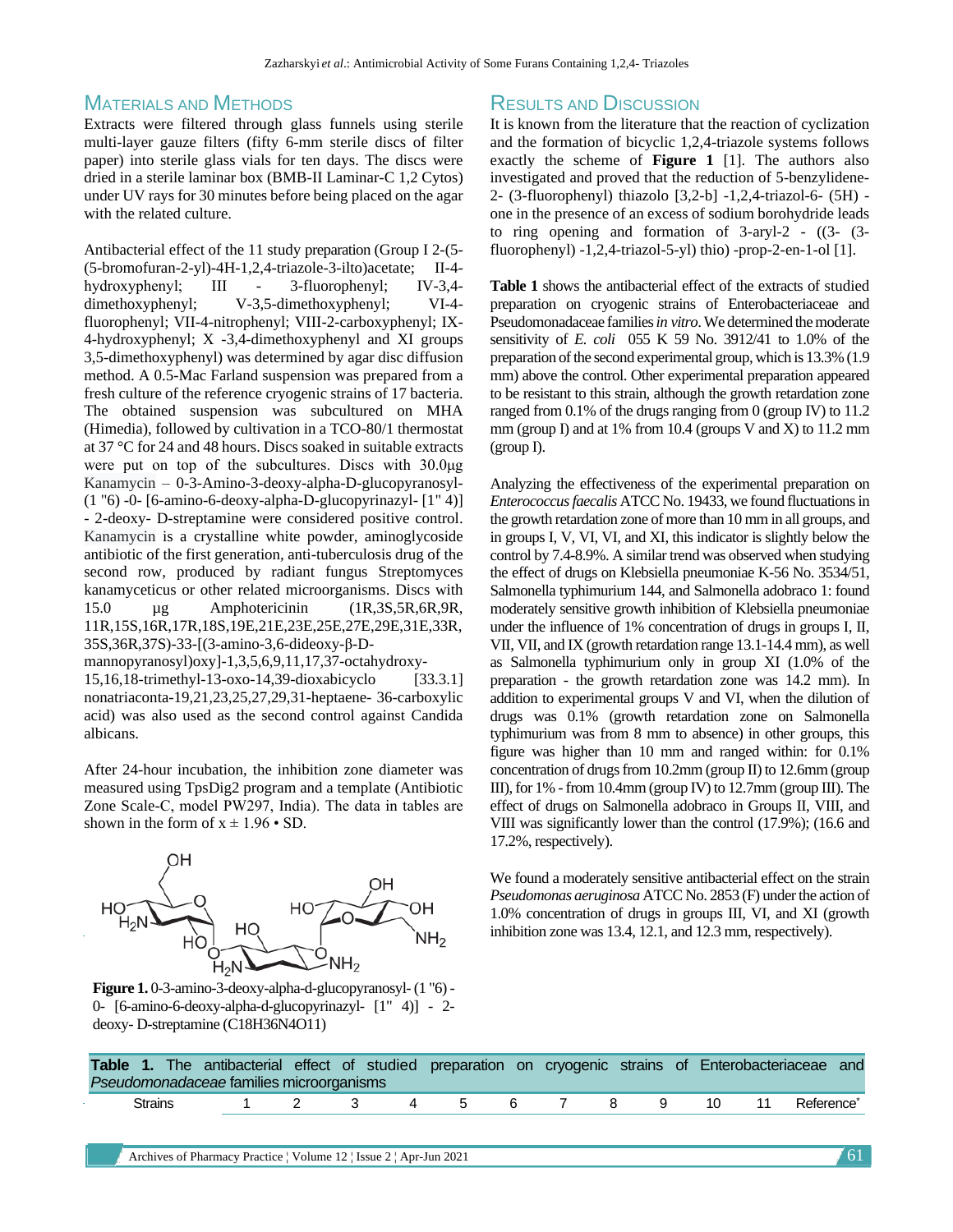|                                             |                 |                 |                 |                 |               |                 |                 |                 |                 |                 | Drug concentration. % |                 |                 |                 |                                                                 |                 |                 |                 |                 |                 |               |                 |                 |  |
|---------------------------------------------|-----------------|-----------------|-----------------|-----------------|---------------|-----------------|-----------------|-----------------|-----------------|-----------------|-----------------------|-----------------|-----------------|-----------------|-----------------------------------------------------------------|-----------------|-----------------|-----------------|-----------------|-----------------|---------------|-----------------|-----------------|--|
|                                             |                 | 0.1 1.0 0.1 1.0 |                 |                 | 0.1           | 1.0             |                 |                 |                 |                 |                       |                 |                 |                 | 0.1 1.0 0.1 1.0 0.1 1.0 0.1 1.0 0.1 1.0 0.1 1.0 0.1 1.0 0.1 1.0 |                 |                 |                 |                 |                 |               |                 |                 |  |
| Escherichia coli 055 K 59 No.<br>3912/41    | $11.2 \pm 0.89$ | $11.2 + 0.97$   | $11.3 \pm 0.87$ | $16.2 \pm 1.56$ | $10.3 + 1.21$ | $12.4 \pm 0.88$ | $\circ$         | $11.3 \pm 1.21$ | $10.7 + 0.97$   | $10.4 \pm 1.16$ | $10.6 + 0.76$         | $10.7 + 0.67$   | $6.2 + 0.56$    | $10.6 + 0.87$   | $\circ$                                                         | $10.5 + 0.78$   | $10.3 + 0.87$   | $10.7 + 0.84$   | $10.3 \pm 1.22$ | $10.4 \pm 0.89$ | $10.4 + 0.78$ | $10.7 + 0.88$   | $14.3 \pm 1.2$  |  |
| Enterococus faecalis ATCC<br>No. 19433      | $11.4 \pm 1.12$ | $12.5 \pm 1.24$ | $10.1 + 0.89$   | $10.4 + 0.87$   | $8.2 + 0.78$  | $11.5 + 0.89$   | $10.3 + 0.76$   | $11.6 + 1.23$   | $11.1 + 0.86$   | $12.2 \pm 1.34$ | $11.1 + 0.91$         | $12.4 \pm 1.28$ | $10.3 + 0.76$   | $12.5 + 1.18$   | $10.4 + 0.89$                                                   | $10.2 + 0.89$   | $10.4 + 0.99$   | $11.3 + 0.98$   | $10.5 + 0.78$   | $10.5 + 0.87$   | $11.7 + 0.85$ | $12.3 \pm 1.32$ | $13.5 \pm 1.12$ |  |
| Proteus vulgaris HX 19 No.<br>222           | $\circ$         | $18.2 \pm 1.76$ | $18.5 + 2.11$   | $43.2 + 3.76$   | $10.7 + 0.78$ | $42.3 \pm 3.74$ | $10.8 + 0.89$   | $40.5 \pm 2.34$ | $15.2 \pm 1.33$ | $41.2 \pm 3.55$ | 24.6±2.34             | $40.2 + 3.76$   | $10.8 + 0.89$   | $41.4 \pm 3.23$ | $30.5 + 3.21$                                                   | 42.6±4.21       | $13.7 \pm 1.31$ | $42.2 + 3.76$   | $40.8 + 3.44$   | 42.2±4.12       | $2.2 + 0.18$  | $32.5 + 2.78$   | 39.6±3.19       |  |
| Serratia marcenses 1                        | $14.7 \pm 1.34$ | $20.7 + 2.11$   | $6.2 + 0.43$    | $15.7 \pm 1.78$ | 14.4±1.34     | $18.6 + 2.23$   | $10.3 + 1.16$   | $13.3 + 0.78$   | $11.4 \pm 1.21$ | $12.1 \pm 1.31$ | $14.3 \pm 1.33$       | $14.5 + 1.42$   | $10.7 + 0.87$   | $12.3 + 1.52$   | $11.7 + 0.75$                                                   | $12.2 \pm 1.21$ | $10.1 + 0.88$   | $14.6 \pm 1.22$ | $11.2 + 0.65$   | $12.1 \pm 1.23$ | $12.6 + 1.28$ | $14.3 \pm 1.21$ | 34.6±3.21       |  |
| Klebciella pneumoniae K-<br>56 No. 3534/51  | $12.2 + 0.93$   | $13.1 \pm 1.23$ | $11.8 + 0.76$   | $13.3 + 1.23$   | $\circ$       | $11.7 \pm 1.12$ | $\circ$         | $2.1 + 0.22$    | $\circ$         | $\circ$         | $2.1 + 0.19$          | $3.3 + 0.31$    | $10.2 + 1.43$   | $13.6 + 1.22$   | $2.2 + 0.19$                                                    | $14.4 \pm 1.34$ | $11.2 + 0.89$   | $13.5 \pm 1.32$ | $\circ$         | $10.5 + 0.98$   | $\circ$       | $\circ$         | $20.3 + 2.23$   |  |
| Salmonella typhimurium 144                  | $10.6 + 0.77$   | $11.4 + 1.18$   | $10.2 + 0.88$   | $11.6 \pm 1.19$ | $10.3 + 1.21$ | $12.3 \pm 1.32$ | $10.5 \pm 1.12$ | $10.4 + 1.21$   | $8.2 + 0.76$    | $10.4 + 0.89$   | $\circ$               | $10.2 + 0.89$   | $11.5 \pm 1.23$ | $12.8 + 0.87$   | $12.6 \pm 1.16$                                                 | $12.7 \pm 0.97$ | $11.6 \pm 1.11$ | $11.3 \pm 1.21$ | $10.4 + 0.45$   | $10.9 + 1.21$   | $12.2 + 0.78$ | $14.2 \pm 1.21$ | $17.3 \pm 1.78$ |  |
| Salmonella adobraco 1                       | $10.4 + 0.86$   | $11.3 + 0.95$   | $11.6 + 1.21$   | $12.4 \pm 1.12$ | $8.2 + 0.76$  | $8.2{\pm}0.87$  | $8.3 + 0.89$    | $11.3 + 0.97$   | $10.5 + 0.85$   | $10.2 + 0.79$   | 11.4±0.78             | $12.6 + 1.21$   | $12.8 + 1.41$   | $12.5 + 1.18$   | $10.3 + 1.13$                                                   | $11.8 + 1.31$   | $\circ$         | $11.1 + 0.85$   | $7.5 + 0.56$    | $\circ$         | $\circ$       | $\circ$         | $15.1 \pm 1.56$ |  |
| Pseudomonas aeruginosa<br>ATCC No. 2853 (F) | $6.2 + 0.56$    | $11.3 + 0.78$   | $2.1 + 0.12$    | $10.5 + 0.87$   | $11.8 + 1.12$ | $13.4 \pm 1.32$ | $2.2 + 0.22$    | $2.1 + 0.17$    | $2.6 + 0.18$    | $6.3 + 0.51$    | $6.9 + 0.31$          | $6.6 + 0.43$    | $6.3 + 0.67$    | $12.1 \pm 1.21$ | $5.4 + 0.32$                                                    | $6.6 + 0.44$    | $4.3 + 0.23$    | $5.2 + 0.45$    | $5.1 + 0.53$    | $10.6 \pm 1.22$ | $6.7 + 0.78$  | $12.3 \pm 1.31$ | $16.5 \pm 1.56$ |  |

\* Discs with 30.0 $\mu$ g kanamycin were utilized as the positive control (n=12)

At the same time, growth inhibition of microorganisms affected by drugs on ATSC *Staphylococcus aureus* 25923 was detected. **(Table 2)**. Using of the test compounds at a concentration of 0.1% causes the sensitivity of microorganisms and growth retardation in groups V, VI, and VIII  $(13.1; 15.3 \text{ and } 11.2 \text{ mm})$ , in turn, the use of test compounds at a concentration of 1.0% causes the sensitivity of microorganisms and growth retardation already in III-IX and XI samples within 11.2-15.8 mm. A moderate sensitivity of *Staphylococcus epidermidis* ATSC No. 14990 was also detected. Using 1.0% of drugs in groups II, V, VIII, IX, and XI, the growth retardation zone was 11.7, 11.7, 11.4, 13.3, and 13.5 mm, respectively.

We found moderate antibacterial efficacy in the use of experimental drugs on *Bacillus subtilis* ATSC No. 6633. Thus, using 0.1% drug, the growth inhibition of microorganisms was detected only in groups VII and VII, then in 1.0% of the drug, the growth retardation zone in groups II, III, IV, VIII, VII, and XI, was 11.4, 14.6, 11.9, 11.6, 12.3, and 11.5 mm, respectively).

Antibacterial effect under the influence of experimental drugs was also found on the microorganisms of the family Listeriaceae. It has been experimentally proven that the use of samples on Listeria monocytogenes ATCC No. 19112 moderate inhibition zone in the III and IV groups of 1.0% of the drug (12.4 and 12.7 mm); *Listeria ivanovi*-in I, II, III, IV, and IX groups (within 14.3-16.3 mm), and *Listeria innocua* ATCC No. 33090 already in the I, III, IV, VII, IX and X groups (from 14.2 to 16.7 mm). Also when using 1.0% drug in groups I, III, and IX, the growth retardation zone of the *Listeria ivanovi* was below control by only 13.8, 9.9, and 7.7%, respectively.

|                |                             |                         |     |     |              |    |    |    | Table 2. The antibacterial effect of studied preparation on cryogenic strains of Staphylococcaceae, Bacillaceae, |
|----------------|-----------------------------|-------------------------|-----|-----|--------------|----|----|----|------------------------------------------------------------------------------------------------------------------|
|                | Listeriaceae microorganisms |                         |     |     |              |    |    |    |                                                                                                                  |
| <b>Strains</b> | $1 \t 2$                    | $\overline{\mathbf{3}}$ | 4 5 | 6 7 | $\mathbf{R}$ | -9 | 10 | 11 | Reference <sup>*</sup>                                                                                           |
|                |                             |                         |     |     |              |    |    |    |                                                                                                                  |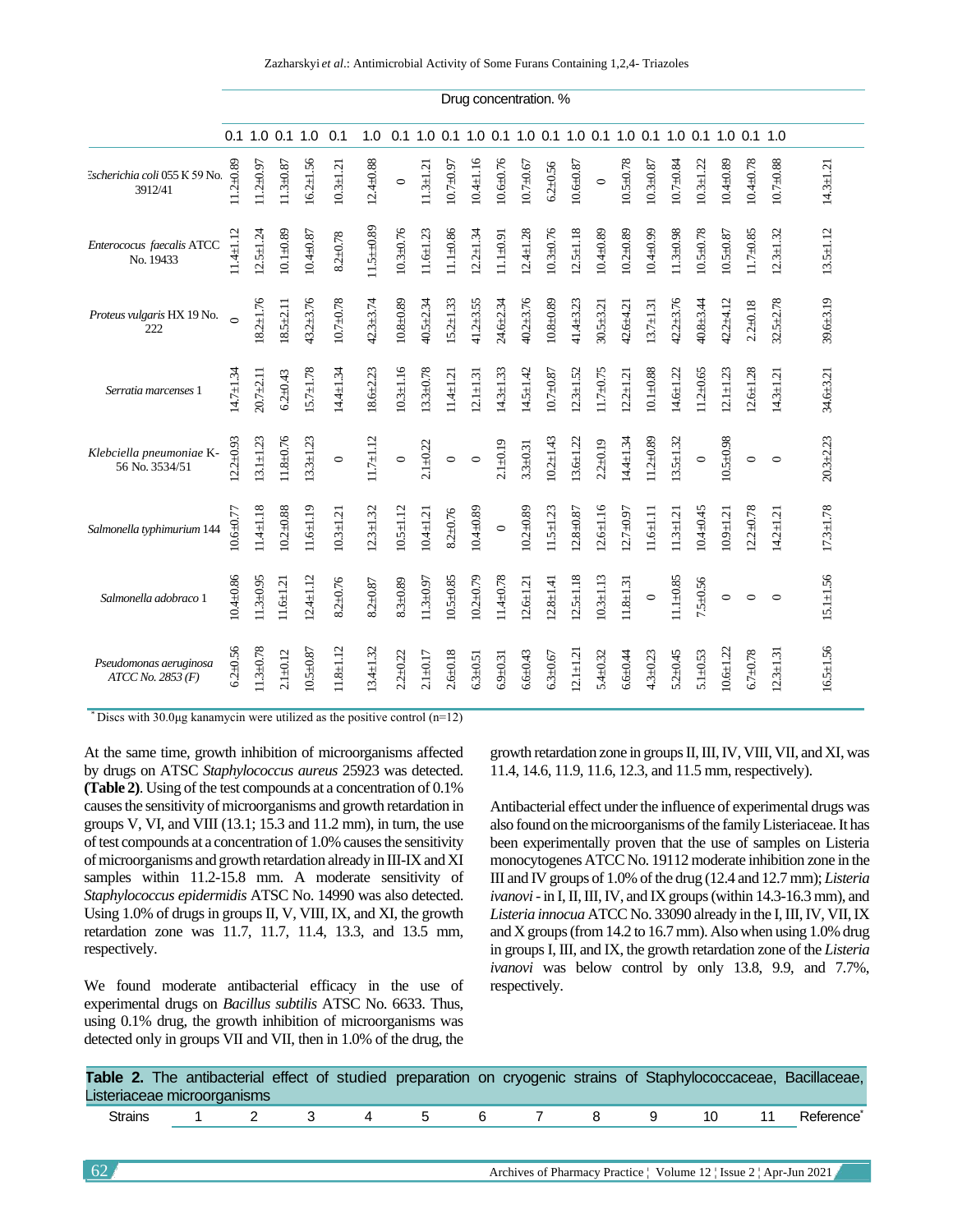Zazharskyi *et al*.: Antimicrobial Activity of Some Furans Containing 1,2,4- Triazoles

|                                                    |                 |                 |              |                 |                 |                 |               |                 |                 |                 |                 | Drug concentration. % |                 |                 |                 |                 |                 |                 |               |                 |                 |                 |               |
|----------------------------------------------------|-----------------|-----------------|--------------|-----------------|-----------------|-----------------|---------------|-----------------|-----------------|-----------------|-----------------|-----------------------|-----------------|-----------------|-----------------|-----------------|-----------------|-----------------|---------------|-----------------|-----------------|-----------------|---------------|
|                                                    | 0.1             | 1.0             | 0.1          | 1.0             | 0.1             | 1.0             | 0.1           | 1.0             | 0.1             | 1.0             | 0.1             | 1.0                   | 0.1             | 1.0             | 0.1             | 1.0             | 0.1             | 1.0             | 0.1           | 1.0             | 0.1             | 1.0             |               |
| Staphylococcus<br>aureus ATCC<br>No. 25923         | $10.4 \pm 0.86$ | $10.1 + 0.89$   | $8.3 + 0.56$ | $10.4 + 1.32$   | $13.3 \pm 1.53$ | $13.6 \pm 1.67$ | $\circ$       | $13.2 + 0.99$   | $13.1 \pm 0.84$ | $14.3 \pm 1.65$ | $15.3 + 1.43$   | $15.8 \pm 1.76$       | $10.5 \pm 1.12$ | $13.8 + 0.88$   | $11.2 \pm 0.76$ | $11.7 + 0.95$   | $8.3 + 0.76$    | $12.6 + 1.31$   | $10.2 + 0.89$ | $10.2 + 0.98$   | $10.5 \pm 1.23$ | $11.2 \pm 1.34$ | $22.2 + 3.19$ |
| Staphylococcus<br>epidermidis<br>ATCC No.<br>14990 | $10.7 + 1.23$   | 10.4±0.76       | $\circ$      | $1.7 + 1.22$    | $10.2 + 1.31$   | $10.2 + 0.78$   | $10.1 + 0.89$ | $10.4 \pm 1.46$ | $10.6 + 0.87$   | $11.7 + 1.23$   | $10.8 + 0.67$   | $10.7 + 0.78$         | $10.8 + 0.89$   | 11.4±0.98       | $10.4 + 0.94$   | $10.1 + 0.95$   | $12.1 \pm 0.87$ | $13.3 \pm 1.29$ | $6.2 + 0.34$  | $7.5 + 0.86$    | $10.2 + 0.78$   | $13.5 \pm 1.42$ | $20.6 + 2.89$ |
| <b>Bacillus</b> subtiliss<br>ATCC No. 6633         | $10.1 + 0.88$   | $10.1 + 1.19$   | $8.2 + 0.67$ | $11.4 \pm 1.12$ | $10.6 + 0.89$   | $14.6 \pm 1.57$ | $8.5 + 0.76$  | $11.9 \pm 1.24$ | $\circ$         | $7.3 + 0.88$    | $10.4 + 0.78$   | $10.3 + 0.82$         | $11.5 \pm 1.19$ | $11.6 \pm 1.22$ | $11.6 + 0.69$   | $12.3 + 0.78$   | $10.3 + 0.87$   | $10.8 + 0.98$   | $10.4 + 0.57$ | $\circ$         | $10.8 + 0.79$   | $11.5 \pm 0.89$ | $30.2 + 3.41$ |
| Listeria ivanovi                                   | $12.4 \pm 1.13$ | $15.6 \pm 1.64$ | $8.1 + 0.77$ | $14.3 \pm 0.77$ | $6.2 + 0.67$    | $16.3 \pm 1.67$ | $10.3 + 1.42$ | $14.3 \pm 1.34$ | $10.3 + 0.74$   | $10.7 + 0.74$   | $8.3 + 0.89$    | $11.5 \pm 0.96$       | $12.3 \pm 1.23$ | $12.1 + 1.45$   | $10.1 + 0.89$   | $11.5 \pm 0.96$ | $10.7 + 0.87$   | $16.7 \pm 1.78$ | $10.5 + 0.67$ | $11.4 \pm 0.87$ | $10.9 + 0.86$   | $11.8 \pm 1.28$ | $18.1 + 3.21$ |
| Listeria innocua<br>ATCC No.<br>33090              | $10.8 + 0.87$   | $15.2 \pm 1.45$ | $\circ$      | $10.7 + 0.89$   | $12.6 \pm 1.11$ | $14.5 \pm 1.34$ | $11.8 + 0.96$ | $16.7 + 1.59$   | $\circ$         | $2.2 + 0.18$    | $11.3 \pm 1.24$ | $12.1 + 0.93$         | $13.5 \pm 1.34$ | $14.3 \pm 1.67$ | $6.4 \pm 0.54$  | $10.1 + 0.78$   | $15.5 \pm 1.77$ | $15.3 \pm 1.76$ | $\circ$       | $14.2 + 1.78$   | $\circ$         | $\circ$         | 40.0±4.27     |
| Listeria<br>monocytogenes<br>ATCC No.<br>19112     | $10.3 + 0.96$   | $10.5 + 0.98$   | $\circ$      | $\circ$         | $2.1 + 0.19$    | $12.4 + 1.23$   | $8.4 + 0.76$  | $10.3 + 0.94$   | $8.3 + 0.65$    | $10.7 + 0.89$   | $\circ$         | $10.2 + 0.85$         | $\circ$         | $\circ$         | $\circ$         | $11.4 + 0.89$   | $12.6 \pm 1.27$ | $12.7 \pm 1.44$ | $8.4 + 0.56$  | $8.6 + 0.89$    | $\circ$         | $\circ$         | $18.6 + 2.35$ |

\* Discs with  $30.0 \mu$ g kanamycin were used as a positive control (n=12)

The antibacterial effects of studied preparation on cryogenic strains of Actinobacteria type microorganisms, Actinomycetales series, Corynebacteriaceae family and Ascomycota department,

Saccharomycetes class, Saccharomycetaceae family are presented in **Table 3**.

| Table<br>Campylobacteraceae, Nocardiaceae and Saccharomycetaceae |              | <b>3.</b> Antibacterial effect of |                         |                |                 |               |                 |                 |                 |                 |                 | studied preparation on cryogenic strains of |               |                 |                         |                 |                 | microorganisms  |               |                 |                 | of             | the<br>family                               |
|------------------------------------------------------------------|--------------|-----------------------------------|-------------------------|----------------|-----------------|---------------|-----------------|-----------------|-----------------|-----------------|-----------------|---------------------------------------------|---------------|-----------------|-------------------------|-----------------|-----------------|-----------------|---------------|-----------------|-----------------|----------------|---------------------------------------------|
|                                                                  |              |                                   |                         | $\overline{2}$ |                 | 3             |                 | 4               |                 | 5               |                 | 6                                           |               | 7               |                         | 8               |                 | 9               |               | 10              |                 | 11             | Reference <sup>*</sup>                      |
| <b>Strains</b>                                                   |              |                                   |                         |                |                 |               |                 |                 |                 |                 |                 | Drug concentration. %                       |               |                 |                         |                 |                 |                 |               |                 |                 |                |                                             |
|                                                                  | 0.1          | 1.0                               | 0.1                     | 1.0            | 0.1             | 1.0           | 0.1             | 1.0             | 0.1             | 1.0             | 0.1             | 1.0                                         | 0.1           | 1. $\Omega$     | 0.1                     | 1.0             | 0.1             | 1.0             | 0.1           | 1.0             | 0.1             | 1.0            |                                             |
| Campylobacter<br>jejuni                                          | $2.2 + 1.42$ | $3.7 + 1.34$                      | $2.8 + 1.24$            | $2.9 + 1.42$   | $1.5 + 0.78$    | $2.3 + 1.33$  | $11.6 \pm 0.88$ | $1.7 + 0.77$    | $10.4 + 0.89$   | $12.2 + 0.94$   | $3.7 + 1.45$    | $(4.2 + 1.44)$                              | $12.7 + 0.97$ | $13.7 + 1.21$   | $1.2 + 0.69$            | $16.6 + 1.75$   | $13.8 + 1.24$   | $14.2 \pm 1.55$ | $10.7 + 0.85$ | $13.5 + 0.89$   | $11.7 \pm 1.21$ | $1.6 \pm 0.87$ | $20.6 + 2.86$                               |
| <b>Rhodococcus</b><br>equi ATCC<br>No. 6939                      | $2.4 + 1.37$ | $21.4 + 2.18$                     | $1.5 + 0.58$            | $20.5 + 2.53$  | $3.3 + 1.18$    | $22.8 + 2.55$ | $10.2 + 1.02$   | $14.7 \pm 1.32$ | $12.3 \pm 1.33$ | $(4.4 + 1.34)$  | $3.4 \pm 1.53$  | $17.8 + 2.11$                               | $\circ$       | $\circ$         | $\circ$                 | $2.8 + 1.23$    | $13.7 + 1.37$   | $14.7 \pm 1.31$ | $0.4 + 0.86$  | $1.3 + 0.89$    | $3.6 \pm 1.32$  | $3.5 + 1.23$   | $23.6 + 2.95$                               |
| Candida<br>albicans<br>ATCC No.<br>885653                        | $2.8 + 1.19$ | $4.6 \pm 1.32$                    | $7.5 \underline{+}0.67$ | $4.7 \pm 1.45$ | $11.8 \pm 1.27$ | $2.3 + 1.57$  | $10.7 + 0.76$   | $11.4 \pm 1.31$ | $10.1 \pm 0.87$ | $12.1 \pm 1.23$ | $12.7 \pm 1.44$ | $6.3 + 1.67$                                | $10.2 + 0.77$ | $12.2 \pm 1.18$ | $10.6 \!\!\pm\!\! 0.87$ | $12.2 \pm 1.19$ | $12.5 \pm 1.21$ | $13.4 \pm 1.44$ | $2.2 + 0.13$  | $12.4 \pm 1.22$ | $4.3 \pm 0.21$  | $5.4 \pm 0.19$ | $10.3 + 0.87$<br>$8.2 + 2.35$<br>$8.2 + 2.$ |

\* Discs with 30.0μg kanamycin were considered as the positive control (n=12) \*\* P>0,95; \*\*\* P>0,99

\*\*\*\* Discs with 15.0μg amphotericin were considered as a positive control for Candida albicans

There is a positive tendency to inhibit the growth of the families Campylobacteraceae, Nocardiaceae, and Saccharomycetaceae. Furthermore, the efficiency of antibacterial effects on Campylobacter jejuni in all test groups, even with 0.1% of the drugs over 10mm, ranged from 10.4 (group V) to 13.8mm (group III). The inhibition zone of Rhodococcus equi ATCC No. 6939 -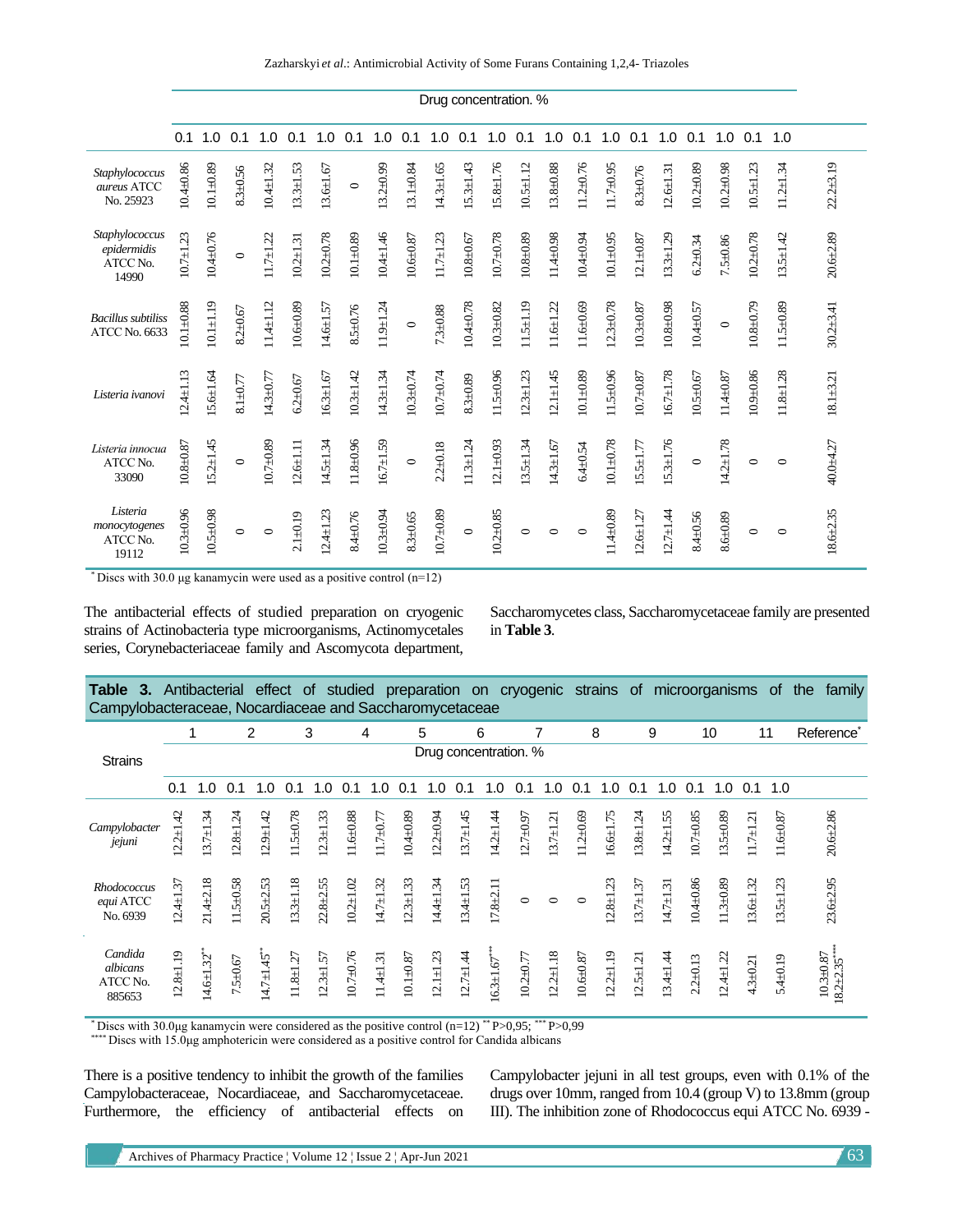at 1.0% of drugs in groups I, II, III, and VI was 21.4, 20.5, 22.8, and 17.8 mm, which was below the control by 9.3, 13.1, 3.4, and 24.6%. Moreover, the effect of drugs on all groups (except XI) in general exceeded the control (kanamycin), with the use of 1.0% drog, which led to a growth inhibition zone of 4.3 ( $P \le 0.05$ ), 4.4  $(P<0.05)$ , and  $6.0 (P<0.01)$  mm in groups I, II, and VI and slightly inferior to the control (amphotericin) which was 3.6, 3.5, and 1.9 mm, respectively.

Global advances in the chemistry of heterocyclic compounds have contributed to the development of organic chemistry as a whole. A special place in organic chemistry is occupied by 1,2,4-triazole derivatives [7, 8]. It is a unique heterocyclic system that attracts the attention of scientists in various fields [9, 10]. In most 1,2,4 triazoles, low toxic compounds have a wide range of chemical and biological properties [11, 12]. Some of them are active pharmaceutical ingredients (APIs) of many drugs [13, 14], substances of plant growth regulators and fertilizers [15, 16] biologically active compounds that are in the preclinical trials [12, 17]. Many scientists believe that 1,2,4-triazole is combined with different fragments of other organic compounds [11, 18]. This fact has indisputable scientific evidence of the practical feasibility of the existence of molecules formed by such transformations [9, 11, 19].

Our attention was drawn to the possibility of combining structural fragments of 1,2,4-triazole-3-thiol and furan in one molecule, since each of these systems individually possesses a wide range of biological properties or is already a structural fragment of active pharmaceutical ingredient (AFI) molecules [11, 14].

Thus, the aim of our work was to synthesize new compounds whose fragments of molecules are 1,2,4-triazole-3-thiol and furan residues, namely a series of new 5-R2-2- (furan-2-yl-, 5 bromofuran-2-yl) thiazolo [3,2-b] [1,2,4] triazole-4 (5H) -ones, to study for the last restorations of excess sodium borohydride, to investigate the physicochemical characteristics of the new compounds, and to confirm the identity of the substances.

Analyzing the results of our studies, it was found that the test compounds can compete with kanamycin, a broad-spectrum natural antibiotic of the second generation aminoglycoside group whose action spectrum includes a gram + and - microorganism

The investigational drugs may compete with kanamycin by acting on cryogenic strains of microorganisms: *Candida albicans, irisa equi, subtaris, Bacillus listeria, S. epidermidis, Salmonella typhimurium, Salmonella adobraco, Serratia marcense, P. vulgaris, P. mirabilis, and E. faecalis.*

The investigational drugs may be recommended for further studies against multidrug-resistant strains of these microorganisms.

# **CONCLUSION**

*In vitro* experiment showed a positive anti-bacterial effect of the preparation on cryogenic strains of Enterobacteriaceae microorganisms: *E. coli* 055 К 59 No. 3912/41, *Enterococus*  *faecalis* ATCC No. 19433, *Proteus vulgaris* HX 19 No. 222, *Serratia marcenses* 1, *Klebciella pneumoniae* K-56 No. 3534/51, *Salmonella adobraco* 1, *Salmonella typhimurium* 144; Pseudomonadaceae families: *Pseudomonas aeruginosa* ATCC No. 2853 (F), [Staphylococcaceae](https://uk.wikipedia.org/w/index.php?title=Staphylococcaceae&action=edit&redlink=1) microorganisms: *Staphylococcus aureus* АТСС No. 25923; *Staphylococcus epidermidis 14990;* [Bacillaceae](https://uk.wikipedia.org/w/index.php?title=Bacillaceae&action=edit&redlink=1) families: *Bacillus subtilis* АТСС No. 6633[, Listeriaceae:](https://uk.wikipedia.org/w/index.php?title=Listeriaceae&action=edit&redlink=1) *Listeria ivanovi, Listeria іnnocua* АТСС No 33090, *Listeria monocytogenes* АТСС No 19112; Campylobacteraceae: *Campylobacter jejuni;* Nocardiaceae: *Rhodococcus equi* АТСС No 6939 and mushrooms family Saccharomycetaceae: *Candida albicans* АТСС No. 885653*.*

We recommend the evaluated extracts of preparations for further investigations in the fight against polyresistant strains of the mentioned microorganisms.

We determined that all microorganisms tested in the experiment of the Enterobacteriaceae family (*Escherichia coli, Enterococus faecalis, Proteus vulgaris, Serratia marcenses, Klebciella pneumoniae, Salmonella typhimurium, Salmonella adobraco*) are susceptible to MP-3 and MP-5 and MP-5; Pseudomonadaceae (Pseudomonas aeruginosa) - up to MP-3, MP-5, MP-9 and MP-14; Staphylococcaceae (Staphylococcus aureus, Staphylococcus epidermidis) - MP-7, MP-9, MP-12 and MP-14; Bacillaceae (Bacillus subtilis) - MP-4, MP-5, MP-6, MP-9, MP-10 and XI; Listeriaceae (Listeria ivanovi, Listeria innocua, Listeria monocytogenes) - MP-5 and MP-12; Campylobacteraceae (Campylobacter jejuni) - to all preparations of 11 experimental groups; Nocardiaceae (Rhodococcus equi) - to all preparations (except MP-9); Saccharomycetaceae (Candida albicans) - to all preparations (except MP-14).

ACKNOWLEDGMENTS: None CONFLICT OF INTEREST: None FINANCIAL SUPPORT: None ETHICS STATEMENT: None

# **REFERENCES**

- 1. Tiwari R, Sandil S, Nain P, Kaur J. Bacteriological Analysis with Antimicrobial Sensitivity and Resistance Pattern in Blood Culture of Septicemic Patient from Different Wards of a Tertiary Care Hospital in India. Int J Pharm Phytopharmacol Res. 2020;10(4):112-9.
- 2. Alzaid A, Alosaimi M, Alkahtani KF, Alshehri BA, Asiri AE, Asiri AM, et al. Saudi Parents' Knowledge, Attitudes, and Practices Regarding Antibiotic use for Upper Respiratory Tract Infections in Children. Int J Pharm Res Allied Sci. 2020;9(1):115-20.
- 3. Boyko OO, Zazharska NM, Brygadyrenko VV. The influence of the extent of infestation by helminths upon changes in body weight of sheep in Ukraine. Visn Dnipropetr Univ Biol Ecol. 2016; 24(1):3-7.
- 4. Zazharska N, Boyko O, Brygadyrenko V. Influence of diet on the productivity and characteristics of goat milk. Indian J Anim Res. 2018;52(5):711-7.
- 5. Zazharskyi VV, Davydenko P, Kulishenko O, Chumak V, Kryvaya A, Biben IA, et al. Bactericidal, protistocidal and nematodicidal properties of mixtures of alkyldimethylbenzyl ammonium chloride, didecyldimethyl ammonium chloride, glutaraldehyde and formaldehyde. Regul Mech Biosyst. 2018; 9(4):540-5.
- 6. Tkachenko AA, Davydenko PO, Zazharskiy VV, Brygadyrenko VV. Biological properties of dissociative L- and other forms of Mycobacterium bovis. Visn Dnipropetr Univ Biol Ecol. 2016;24(2):338-46.